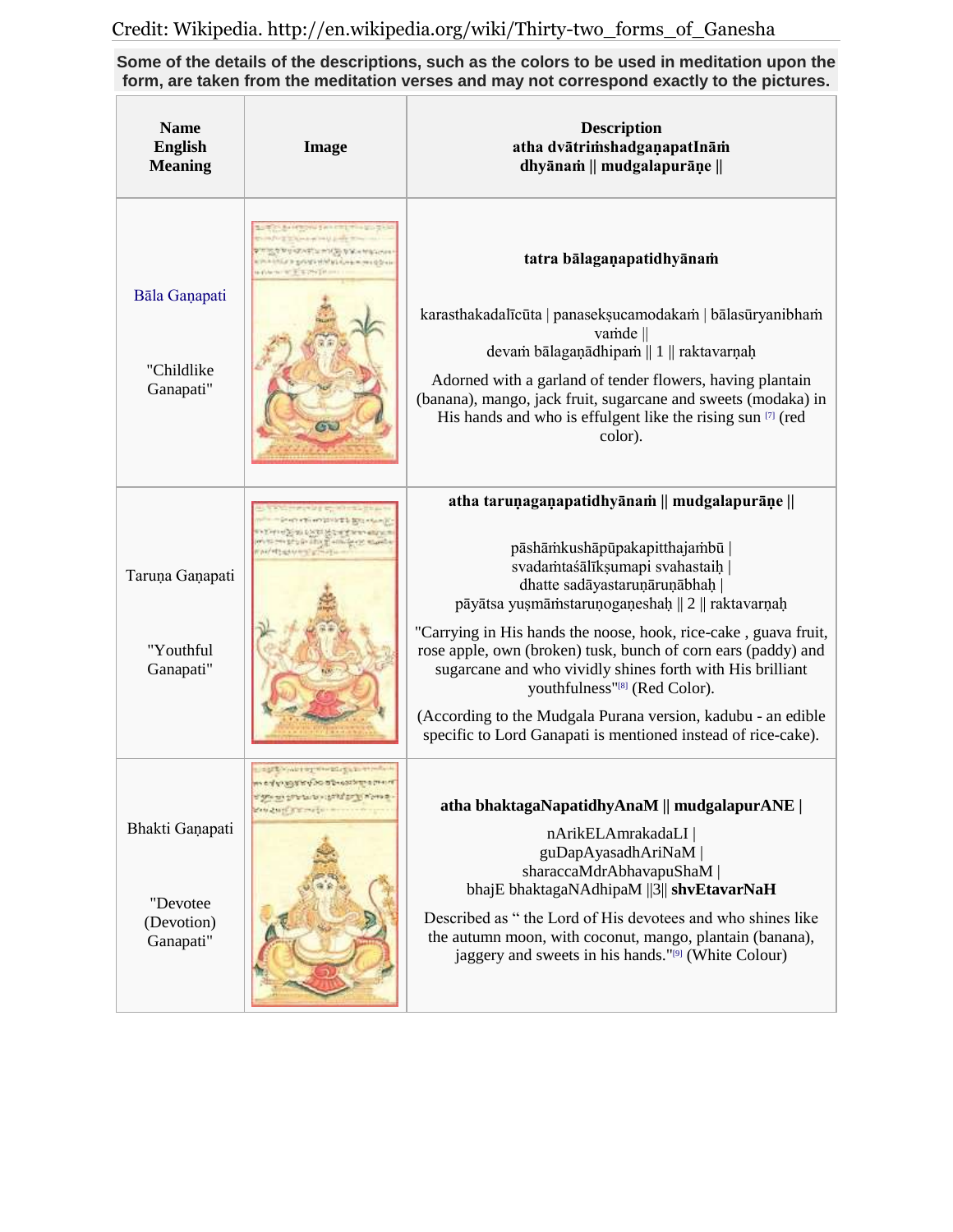|                                                         |                                                                                                                                                                                   | atha vIragaNapatidhyAnaM    mudgalapurANE                                                                                                                                                                                                                                                |
|---------------------------------------------------------|-----------------------------------------------------------------------------------------------------------------------------------------------------------------------------------|------------------------------------------------------------------------------------------------------------------------------------------------------------------------------------------------------------------------------------------------------------------------------------------|
| Vīra Ganapati                                           | <b>AT A RESIDENT PRODUCT AND RESIDENT</b><br>おかいていたかけていればない のうかいあるかないか<br>THIS CONTRACTORY AND CONTRACTORY AND<br>www.ph.mom.ph.com/and-<br>The Control of the State Delivery Day | bhEtALashaktisharakAr^mukacakraKaDga  <br>KaTvAMgamudgaragadAMkushanAgapAshAn  <br>shUlaM ca kuMtaparashuM dhvajamudvahaMtaM  <br>vIraM gaNEshamaruNaM satataM smarAmi   4<br>$\parallel$ rakatavarNaH                                                                                   |
| "Valiant<br>Ganapati"                                   |                                                                                                                                                                                   | "Armed with Bhetala, the weapon of power(shakti), arrow,<br>bow, wheel(Chakra or discus), sword, club, hammer, mace,<br>hook, nagapasha (serpent noose), spear, plough, and the<br>shining axe."[10] (Red Colur).                                                                        |
|                                                         |                                                                                                                                                                                   | (According to the Mudgala Purana version, flag is mentioned<br>instead of plough).                                                                                                                                                                                                       |
|                                                         | martin memorialistici<br>putch in the control and more from the same<br><b>Service EDI of Service Service</b><br>Add Link on a multiple                                           | atha shaktigaNapatidhyAnaM    mudgalapurANE                                                                                                                                                                                                                                              |
| Śakti Ganapati                                          |                                                                                                                                                                                   | AliMgya dEvIM haritAMgayaShTiM  <br>parasparAshliShTakaTipradEshaM  <br>saMdhyAruNaM pAshasRuNI vahaMtaM                                                                                                                                                                                 |
| The "Powerful"<br>Ganapati                              |                                                                                                                                                                                   | He is red in colour. He has four arms. His low right hand<br>shows the movement of lack of fear (abhaya); the two others<br>wear the elephant goad and the noose; the last hand, who holds<br>a lemon, embraces the goddess. With the top of his trunk,<br>Shakti Ganapati holds a cake. |
|                                                         | <b>NYE KIDIO DA MATARITANO PA RETU DE DE DE LA CALICA E</b><br>THE RECHERCOME IN SHERIFFICERS<br>www.community.com/www.community.com/                                             | atha dvijagaNapatidhyAnaM    mudgalapurANE                                                                                                                                                                                                                                               |
| Dvija Gaņapati                                          | <b>WEATHINGTON STATES AND REAL</b>                                                                                                                                                | yaM pustukAkShaguNadaMDakamaMDala<br>shrIvidyOtamAnakarabhUShaNa miMduvarNaM  <br>staMbEramAnanacatuShTayashObhamAnaM<br>tvAM yaH smarEddvijagaNAdhipatE sadhanyaH<br>$  6  $ shubhravarNaH                                                                                              |
| "Ganapati the<br>Twice-Born"                            |                                                                                                                                                                                   | He has four heads and four arms. He is white in colour. His<br>hands hold the rosary, the washing pot (kamandalu), the<br>walking-stick of an ascetic or the ritual spoon (sruk) and the<br>manuscript on palm-leaves (pustaka).                                                         |
| Siddhi Ganapati                                         | <b>TEUROPED ON STATE TEND</b><br>AN INTERNATIONAL MANUFACTURE<br>BOTH ANNE DIE DE MICHAEL CAUSE                                                                                   | atha siddhagaNapatidhyAnaM    mudgalapurANE                                                                                                                                                                                                                                              |
| Ganapati<br>bestowing                                   |                                                                                                                                                                                   | pakvacUtaPalapuShpamaMjarI  <br>mikShudaMDatilamOdakaisvaha  <br>udvahanvarashumastu tE namashrI<br>samRuddhiyutahEmapiMgaLa   7   piMgaLavarNaH                                                                                                                                         |
| success(Siddhi)<br>or "The<br>Accomplished<br>Ganapati" |                                                                                                                                                                                   | Fond of the sesame cake. He has four arms. He is golden in<br>colour. His hands hold the axe, the noose, the sugar-cane stem<br>and the mango.                                                                                                                                           |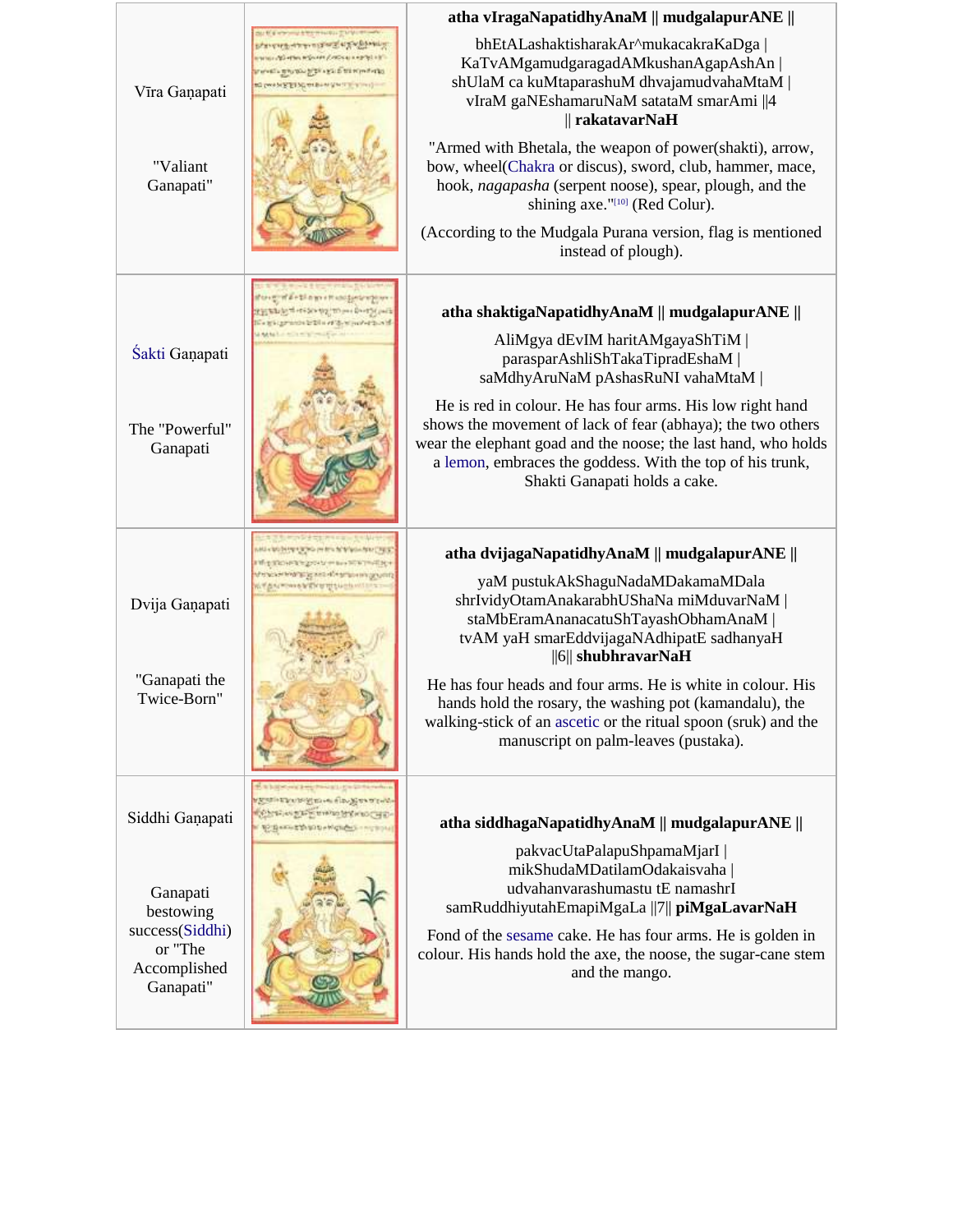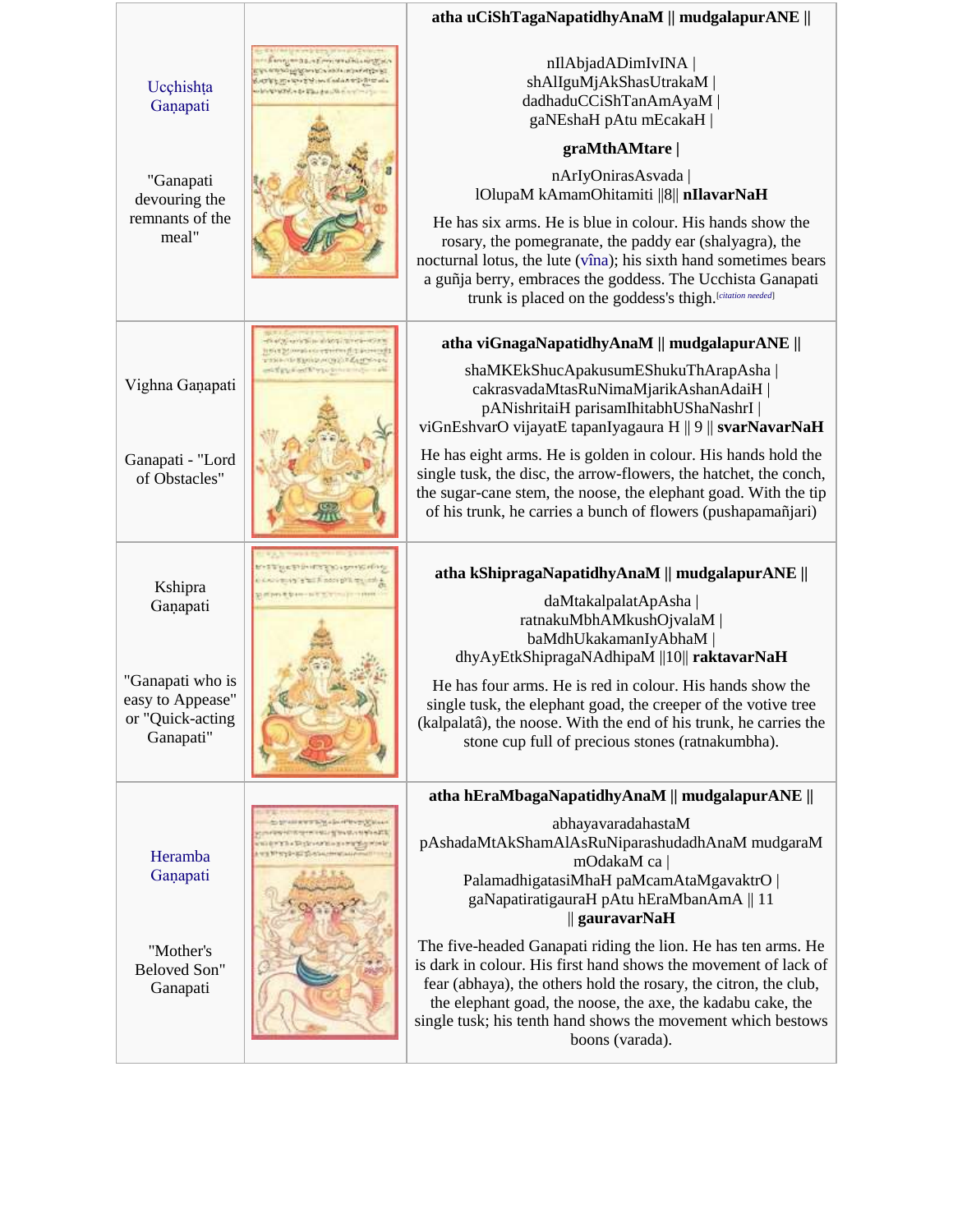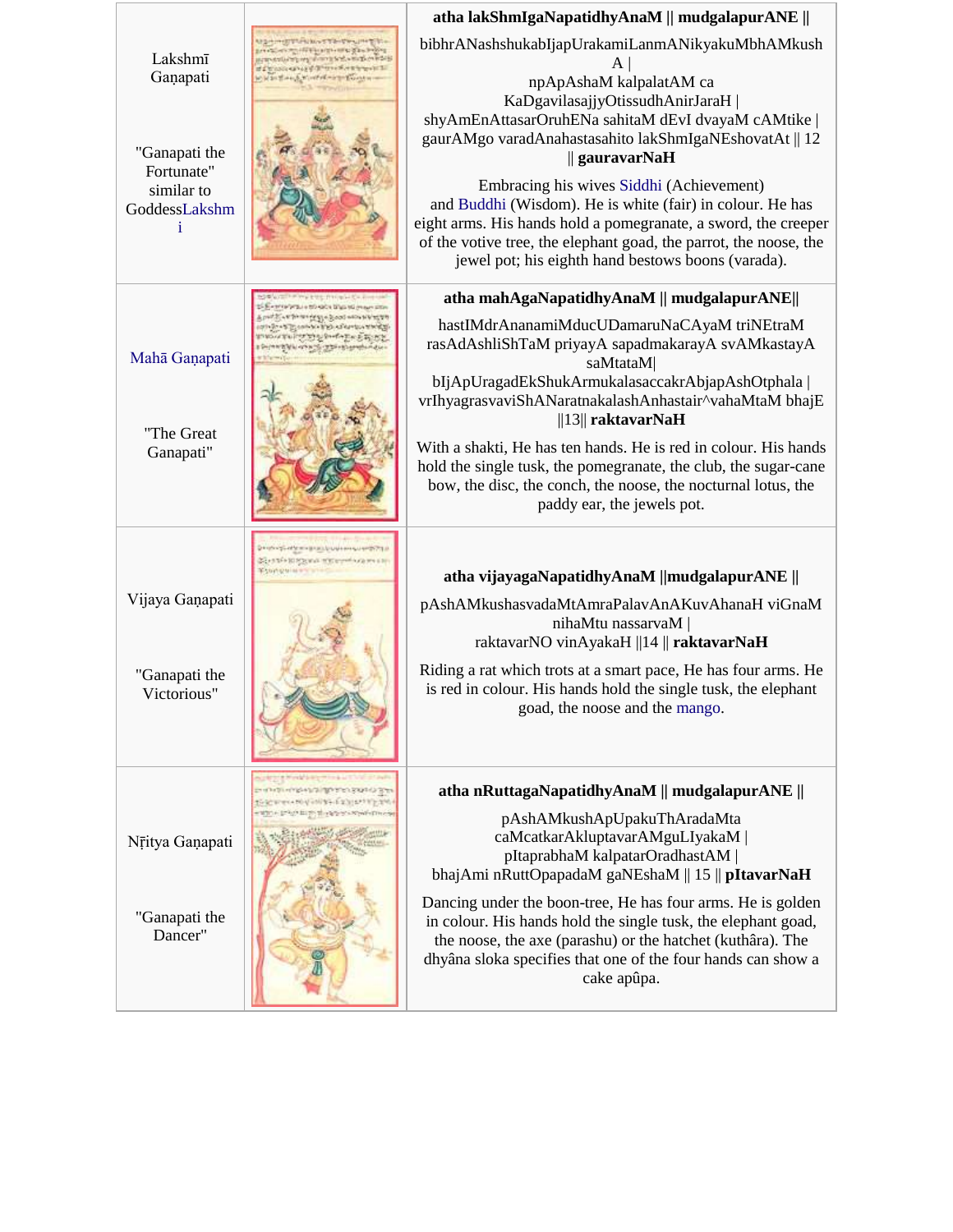|                                                                                     |                                                                                                                                                                                                                          | atha UrdhvagaNapatidhyAnaM    mudgalapurANE                                                                                                                                                                                                                                                                                                                     |
|-------------------------------------------------------------------------------------|--------------------------------------------------------------------------------------------------------------------------------------------------------------------------------------------------------------------------|-----------------------------------------------------------------------------------------------------------------------------------------------------------------------------------------------------------------------------------------------------------------------------------------------------------------------------------------------------------------|
| Ūrdhva Ganapati<br>"The Elevated<br>Ganapati"                                       | <b>SALES IN A STATE OF A STATE</b><br>おかいのうち アクトランストランス アクリア<br>comerget with the comer<br>skylinkove colo                                                                                                               | kalhArashAlikamalEkShukacApabANa  <br>daMtaprarOhagadabhRutkanakOjjvalAMgaH  <br>AliMganOdyatakarO haritAMgayaShTyA<br>dEvyA karOtu shubhamUrdhvagaNAdhipomE<br>$  16  $ kanakavarNaH                                                                                                                                                                           |
|                                                                                     |                                                                                                                                                                                                                          | Seated with his Shakti on his left thigh, He has eight arms. He<br>is golden in colour. His hands hold the single tusk, the arrow-<br>flower, the daylight lotus, the blue lily (kalhara), the sugar-<br>cane bow, the paddy ear, the club; his last hand claps the<br>goddess. The extremity of his trunk is rolled around the right<br>breast of the goddess. |
|                                                                                     |                                                                                                                                                                                                                          | atha EkAkSharagaNapatidhyAnaM    mudgalapurANE                                                                                                                                                                                                                                                                                                                  |
| Ekākshara<br>Ganapati<br>Ganapati<br>identified with<br>"Single"<br>Syllable"(gam). | THE REPORT OF THE WAY OF<br>A Water of the finished in the person of the<br><b>AND A REAL PROPERTY OF A ROAD ASSAULT</b><br>First band win To you be the<br>de originezhista grunoù 1,7% egin<br><b>NONE THE SHIPSIN</b> | raktO<br>raktAMgarAgAMshukakusumayutastuMdilashcaMdramauLe  <br>nesatraiyusaktastribhirvAmanakaracaraNo bIjapUraM<br>dadhAnaH  <br>hastAgrakluptapAshAMkusharadavaradO<br>nAgavaktrOhibhUShO  <br>dEvaH padmAsanasthO bhavatu suKakarO bhUtaye<br>viGnarAjaH   17   raktavarNaH                                                                                 |
|                                                                                     |                                                                                                                                                                                                                          | He has four arms. He is red in colour. His hands hold the<br>single tusk, the elephant goad, the noose and the cakemodaka.<br>Sometimes, he wears, with the extremity of his trunk<br>(bîjapûra).                                                                                                                                                               |
|                                                                                     |                                                                                                                                                                                                                          |                                                                                                                                                                                                                                                                                                                                                                 |
|                                                                                     |                                                                                                                                                                                                                          | atha varagaNapatidhyAnaM    mudgalapurANE                                                                                                                                                                                                                                                                                                                       |
| Vara Ganapati<br>The "Boon-<br>giver" Ganapati                                      | についはつきゃく エストラックス<br>のったのです ちゃんのせい やくて だいがい<br>法成功二十九年十月九月九十月十八日 成行<br>「十五万万人のこと あのだ 十九<br>封闭之际。                                                                                                                          | siMdUrAbhamibhAnanaM triNayanaM hastE ca<br>pAshAMkushau<br>bibhrANaM madhumatka pAlamanishaM sAdhviMdumauLiM<br>bhaj $E \parallel$<br>puShTyAshliShTatanuM dhvajAgrakarayA<br>padmOllasaddhastayA<br>tadyOnyAhitapANimAttavasumatpAtrOllasatpuShkaraM<br>$  18  $ raktavaraNaH<br>With a shakti seated on his left thigh, He has four arms. He is              |
|                                                                                     |                                                                                                                                                                                                                          | red in colour. His first three hands hold the elephant goad, the<br>skull filled with liquor (madhumatkapâla) and the noose. The<br>fourth hand creeps between the thighs of the goddess who<br>holds a lotus and a banner.                                                                                                                                     |
|                                                                                     | White India of Killers (streamscar)                                                                                                                                                                                      | atha tryakShagaNapatidhyAnaM    mudgalapurANE                                                                                                                                                                                                                                                                                                                   |
| Tryakshara<br>Ganapati<br>Lord "of the<br>Three-<br>$lettersA+U+M"$                 | Searge Art of Block Bridge<br><b>THURSDAY THE TANK OF THE COMPANY</b><br>PASSA WAARA ALARA (HEYSELA) WARD                                                                                                                | gajEMdravadanaM sAkShAccalatkarNaM sacAmaraM  <br>hEmavarNaM caturbAhuM  <br>pAshAMkushadharaM varaM<br>svadaMtaM dakShiNE hastE<br>savyE tvAmraPalaM tathA<br>puShkarE mOdakaM caiva<br>dhArayaMtaH manusmarEt   19   svarNavarNaH<br>He has four arms. His hands hold the single tusk, the elephant                                                           |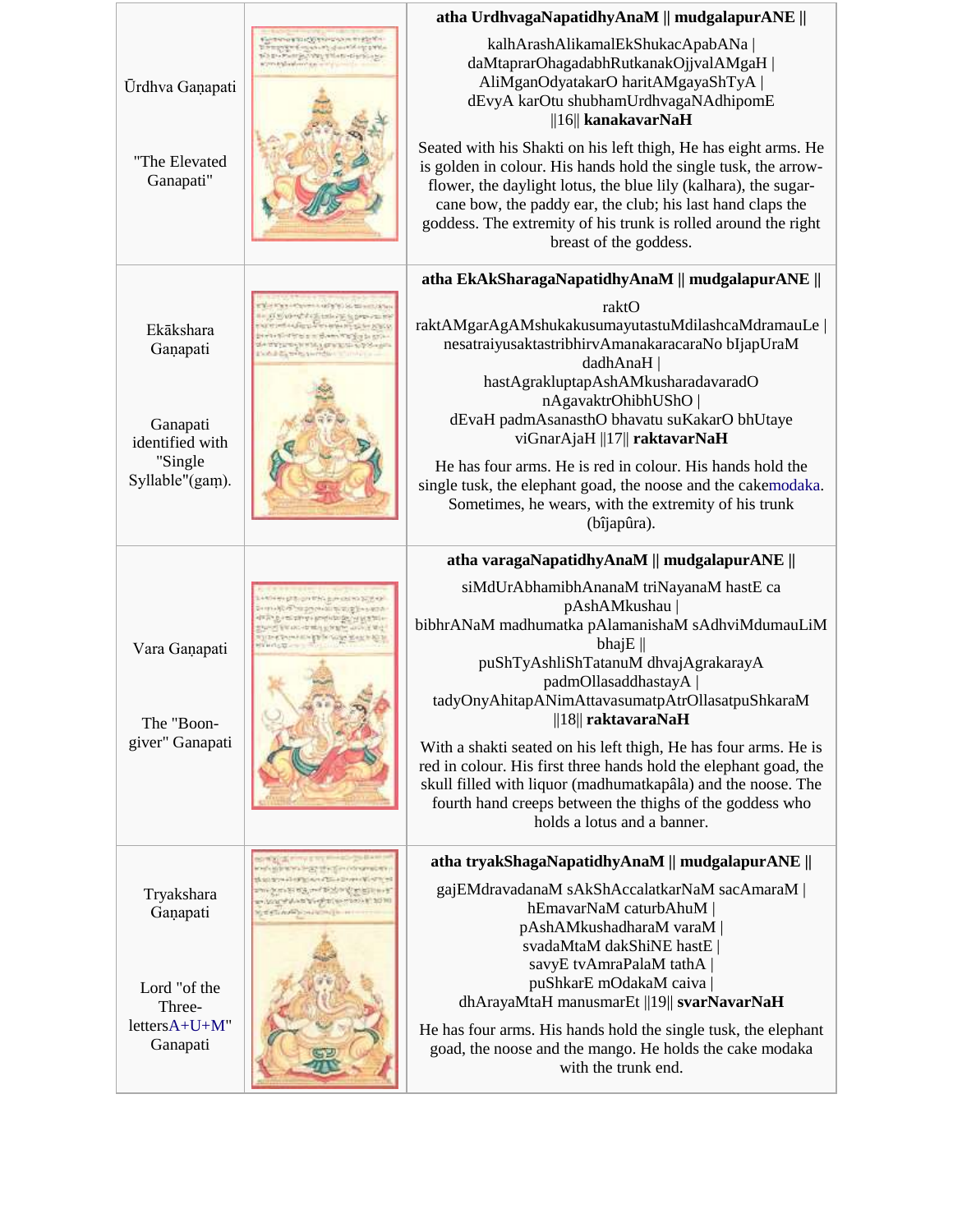|                                              | 「まるいかいる」のすることにはいかり<br>erable by strail the trail them<br><b>SUNDER WAY, SOVIET PRODUCT</b>                           | atha kShipraprasAdagaNapatidhyAnaM   <br>mudgalapurANE                                                                                                                                                                                                                                                                       |
|----------------------------------------------|----------------------------------------------------------------------------------------------------------------------|------------------------------------------------------------------------------------------------------------------------------------------------------------------------------------------------------------------------------------------------------------------------------------------------------------------------------|
| Kshirpra Prasāda<br>Ganapati                 | <b>CONTRACTOR AND REAL AND AND REAL PROPERTY</b><br><b>A SEE A SEE AGE AND A SEE AFTER</b>                           | dhRutapAshAMkushakalpalatAsvaradashca bIjapUrayutaH  <br>shashishakalakalitamaulistrilOcanO ruNashca gajavadanaH  <br>bhUsurabhUShadIptO bRuhadudaraH padma viShvarollasitaH                                                                                                                                                 |
| Ganapati the<br>"Quick-                      |                                                                                                                      | viGnapayOdharapavanaH karadhRutakamalassadAstu mE<br>bhUtyai   20   aruNavarNaH                                                                                                                                                                                                                                              |
| Rewarder"                                    |                                                                                                                      | He has six arms. He is red in colour. His hands hold the single<br>tusk, the elephant goad, the lotus, the creeper of the votive tree<br>(kalpalatâ), the noose, the lemon.                                                                                                                                                  |
|                                              | Learno was a gallery to born<br>the projection of the first work of a nature of<br>の「大地」ということを「「「「「「「「「「「「「「「「「」」」」」 | atha haridrAgaNapatidhyAnaM    mudgalapurANE                                                                                                                                                                                                                                                                                 |
| Haridrā Gaņapati<br>"The curcuma-<br>colored |                                                                                                                      | haridrAbhaM caturbAhuM  <br>haridrAvadanaM prabhuM<br>pAshAMkushadharaM dEvaM<br>mOdakaM daMtamEva ca<br>bhaktAbhayapradAtAraM  <br>vaMdE viGnavinAshanaM   21   haridrAvarNaH                                                                                                                                               |
| Ganapati".                                   |                                                                                                                      | He has four arms. He is yellow in colour. His hands hold the<br>single tusk, the elephant goad, the noose and the cake modaka                                                                                                                                                                                                |
|                                              | the police of the company of the company of the last<br>magyaral a transaction may to                                | atha EkadaMtagaNapatidhyAnaM    mudgalapurANE                                                                                                                                                                                                                                                                                |
| Ekdanta<br>Ganapati                          |                                                                                                                      | laMbOdaraM shyAmatanuM gaNEshaM<br>kuThAramakSha srajamUrdhva gAtraM  <br>salaDDukaM daMtamadhaH karAbhyAM  <br>vAmEtarAbhyAM ca dadhAnamIDE   22   shyAmavarNaH                                                                                                                                                             |
| "The Single"<br>Tusked<br>Ganapati".         |                                                                                                                      | He has four arms. He is blue in colour. His hands hold a large<br>tusk, a rosary, a hatchet (kuthâra) and the small ball of sweets<br>(laddu).                                                                                                                                                                               |
|                                              | 「んいきあんだのことのことをしていくのこと<br><b>SET ANY STRAIN</b>                                                                       | atha sRuShTigaNapatidhyAnaM    mudgalapurANE                                                                                                                                                                                                                                                                                 |
| Srishți Ganapati                             |                                                                                                                      | pAshAMkushasvadaMtAmra<br>phalavAnAKuvAhanaH<br>viGnaMnihaMtu nashyONa <br>ssRuShTi dakShOvinAyakaH   23   raktavarNaH                                                                                                                                                                                                       |
| "Ganapati the<br>Creator",                   |                                                                                                                      | Riding a big rat, He is red in colour. He has four arms. His<br>hands hold the single tusk, the elephant goad, the noose and<br>the mango.                                                                                                                                                                                   |
|                                              |                                                                                                                      | atha uddaMDagaNapatidhyAnaM   mudgalapurANE                                                                                                                                                                                                                                                                                  |
| Uddanda                                      | mel-sold-sized's perceiva list<br>NAME STREET                                                                        | kalhArAMbuja bIjapUraka gadAdaMtEkShucApaM sumaM  <br>bibhrANO maNikuMbhashAli kalashau pAshaM sRuNiM<br>cAbjakaM                                                                                                                                                                                                            |
| Ganapati                                     |                                                                                                                      | gaurAMgyA rucirAraviMda karayA dEvyA samAliMgita<br>shshoNAMgashshubhamAtanOtu bhajatA<br>muddaMDaviGnEshvaraH   24   raktavarNaH                                                                                                                                                                                            |
| "Ganapati the<br>Unchained",                 |                                                                                                                      | With his Shakti seated on his left thigh, He has twelve arms.<br>He is red in colour. His hands hold the single tusk, the club,<br>the nocturnal lotus, the noose, the paddy ear, the elephant<br>goad, the washing pot (kamandalu), the sugar-cane bow, the<br>disc, the daylight lotus, the conch and the pomegranate. His |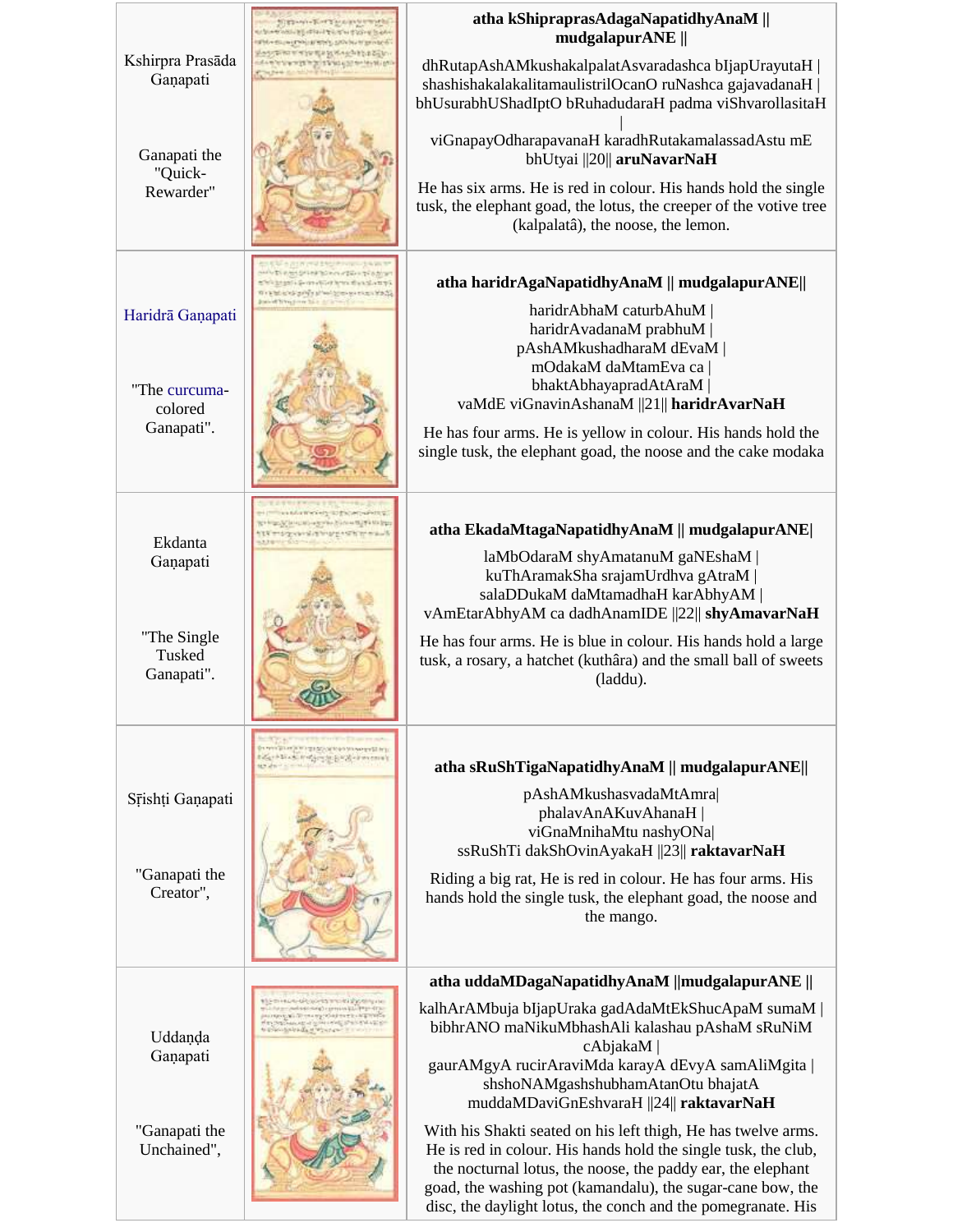|                                                                                                                                    |                                                                                                                                | trunk is placed on the top of the goddesse's breast or,<br>sometimes, maintains a jewels pot (manikumbha).                                                                                                                                                                                                                                                                                                                                                                                                                                                                                         |
|------------------------------------------------------------------------------------------------------------------------------------|--------------------------------------------------------------------------------------------------------------------------------|----------------------------------------------------------------------------------------------------------------------------------------------------------------------------------------------------------------------------------------------------------------------------------------------------------------------------------------------------------------------------------------------------------------------------------------------------------------------------------------------------------------------------------------------------------------------------------------------------|
|                                                                                                                                    | <b>CONTRACTORS INTO A REPORT OF A PARTIES</b>                                                                                  | atha RuNamOcanagaNapatidhyAnaM   mudgalapurANE                                                                                                                                                                                                                                                                                                                                                                                                                                                                                                                                                     |
| <b>COMPT - WY WESTERLOWERS</b><br>AMPENDENTIA AIR A<br><b>Rinamochana</b><br>Ganapati<br>"Ganapati the<br>liberator from<br>depts" | pAshAMkushau daMtajaMbU  <br>dadhAnaH sphaTikaprabhaH  <br>raktAMshukO gaNapati  <br>rmudE syAdRuNamOcakaH   25   shvEtavarNaH |                                                                                                                                                                                                                                                                                                                                                                                                                                                                                                                                                                                                    |
|                                                                                                                                    |                                                                                                                                | Ganapati seated on a large lotus with his Shakti. He removes<br>the impediment. He has four arms. He is white in colour. His<br>first hand show the movement to bestow boons (varada); the<br>three others hold the elephant goad, the noose and the bowl<br>of sugared rice (pâyasapâtra).                                                                                                                                                                                                                                                                                                        |
|                                                                                                                                    | 00V09V100 320V10000024242424<br>extra conditioners and in<br>School of an incidence.                                           | dhuMDigaNapatidhyAnaM    mudgalapurANE                                                                                                                                                                                                                                                                                                                                                                                                                                                                                                                                                             |
| Dhundhi<br>Ganapati                                                                                                                |                                                                                                                                | akShamAlAM kuThAraM ca<br>ratnapAtraM svadaMtakaM  <br>dhattE karairviGnarAjO<br>dhuMDinAmA mudestu naH   26   aucityAdraktavarNaH                                                                                                                                                                                                                                                                                                                                                                                                                                                                 |
| "The Ganapati<br>Sought After"                                                                                                     |                                                                                                                                | He has four arms. His hands hold the single tusk, the rosary<br>(rudrAkSha), the hatchet (kuthâra) (an axe) and the pot of<br>jewels (ratnapâtra). (Red Color).                                                                                                                                                                                                                                                                                                                                                                                                                                    |
|                                                                                                                                    | おところをかける おとうかいとうきょう<br>お客さいはつずい かかるさもせいみんしょう                                                                                   | atha dvimuKagaNapatidhyAnaM   mudgalapurANE                                                                                                                                                                                                                                                                                                                                                                                                                                                                                                                                                        |
| Dvimukha<br>Ganapati                                                                                                               | top tou usual interfaces                                                                                                       | svadaMtapAshAMkusharatnapAtraM  <br>karairdadhAnO harinIlagAtraH  <br>ratnAMshukO ratnakirITamAlI  <br>bhUtyai sadA bhavatu mE dvimuKO gaNEshaH<br>hasuruvarNaH                                                                                                                                                                                                                                                                                                                                                                                                                                    |
| "Two-faced<br>Ganapati"                                                                                                            |                                                                                                                                | He holds in his hands his own tusk, a noose, a hook and a pot<br>full of gems. His body complexion is greenish blue and he is<br>wearing a red colored robe. A gem studded crown embellishes<br>his head.                                                                                                                                                                                                                                                                                                                                                                                          |
|                                                                                                                                    |                                                                                                                                | atha trimuKagaNapatidhyAnaM   mudgalapurANe                                                                                                                                                                                                                                                                                                                                                                                                                                                                                                                                                        |
|                                                                                                                                    |                                                                                                                                | shrUmattIkShNa shiKAMkushAkSha varadAndakShE<br>dadhAnaH karaiH  <br>pAshaMcAmRuta pUrNakuMbhamabhayaM vAmE dadhAnO<br>mudA                                                                                                                                                                                                                                                                                                                                                                                                                                                                        |
| Trimukha<br>Ganapati                                                                                                               |                                                                                                                                | pIThE svarNamayAraviMda vilasatsatkarNikA bhAsure  <br>svAsInastrimuKaH palAsharucirO nAgAnanaH pAtu naH<br>  raktavarNa                                                                                                                                                                                                                                                                                                                                                                                                                                                                           |
| "Three-faced<br>Ganapati"                                                                                                          |                                                                                                                                | He has six arms. He carries in two of his right hands very<br>sharp elephant goad, a rudrâksha rosary and is holding another<br>hand in boon bestowing gesture (varada). He carries in two of<br>his left hands a noose, an urn full of celestial nectar (amruta) -<br>ambrosia pot (amritakumbha) and is holding the another hand<br>in gesture of bestowing fearlessness (abhaya). He is seated on<br>shining golden throne with lotus in the center. He has three<br>eyes with elephantine face and he effulgent like the flame of<br>forest flower (bastard teak/butea frondosa). (Red color). |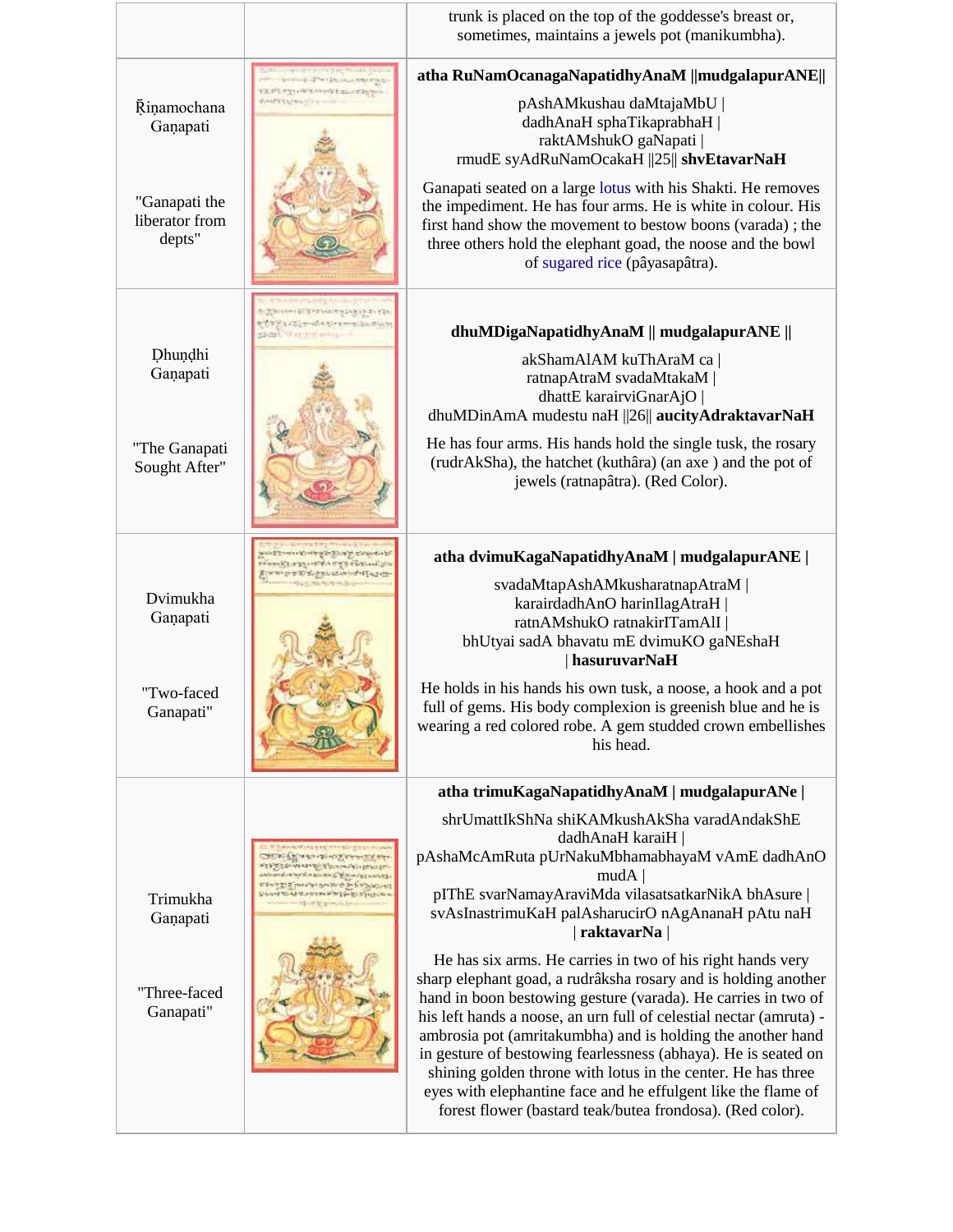|                                                                                |                                                                                                                                                                                | atha siMhagaNapatidhyAnaM   mudgalapurANE                                                                                                                                                                                                                                                                                                                                                                                                                                                                                                                                                                                                                                            |
|--------------------------------------------------------------------------------|--------------------------------------------------------------------------------------------------------------------------------------------------------------------------------|--------------------------------------------------------------------------------------------------------------------------------------------------------------------------------------------------------------------------------------------------------------------------------------------------------------------------------------------------------------------------------------------------------------------------------------------------------------------------------------------------------------------------------------------------------------------------------------------------------------------------------------------------------------------------------------|
| Sinha Ganapati                                                                 | オンレナートリットス ヒマ のうかまる だまか<br>リデオにていないかいいます 電子名のディングスカックンロン<br>いちいち アカリアカティブリック<br>いちにやりときないのかいことないというから<br>A INVESTIGATION OF A STOCK STATIONS                                   | vINAM kalpalatAmariM ca varadA dakShE vidhattE karai<br>vAsamE tAmarasaM ca ratnakalashaM sanmaMjarIM<br>cAbhayaM<br>shuMDAdaMDalasanmRugEMdravadanaM<br>shaMKEMdugaurashshubhO  <br>dIvyadratnanibhAMshukOgaNapatiH pAyadapAyatsa naH<br>$  29  $ shvEtavar^NaH                                                                                                                                                                                                                                                                                                                                                                                                                     |
| "The Lion<br>Ganapati".                                                        |                                                                                                                                                                                | He has eight arms. He is white in colour He is holding in his<br>right hands a vîna (Indian lute), a creeper of votive tree -<br>kalpavRukSha (Tree which can cure all diseases), a discus and<br>another held in a gesture of granting boons (varada). He is<br>holding in his left hands a lotus, a pot of gems, a flower bunch<br>and another held in a gesture of granting fearlessness<br>(abahaya). He is lion faced with an elephant trunk and shining.<br>His body is shining like a white conch and moon. He is<br>wearing a gem studded shining robe.                                                                                                                      |
|                                                                                |                                                                                                                                                                                | atha yOgagaNapatidhyAnaM    mudgalapurANe                                                                                                                                                                                                                                                                                                                                                                                                                                                                                                                                                                                                                                            |
| Yoga Ganapati<br>"Ganapati the<br>Ascetic".                                    | Aux Lancedown The Property<br>costs and the costs of the state of<br>while appeal on the commit-                                                                               | yOgArUDhO yOgapaTTAbhirAmO<br>bAlAr^kAbhashcaMdranIlAMshukADhyaH <br>pAshEkShvakShAnyOgadaMDaMdadhAnaH<br>pAyAnnityaZM yOgaviGnEshvarOnaH   30   raktavarNaH<br>He has four arms. He is red in colour. His legs are surrounded<br>with the meditation girdle (yogapatta). He is engrossed<br>in yoga and is strapped in a yoga posture. He looks beautiful<br>and shines like the rising morning sun. He is adorned with a<br>colored robe which is shining like blue sapphire. His hands<br>hold the rosary, the elbow-rest or the walking-stick (a yoga<br>wand), the noose and the sugar-cane stalk.                                                                              |
|                                                                                |                                                                                                                                                                                | atha durgAgaNApatidhyAnaM    mudgalapurANE                                                                                                                                                                                                                                                                                                                                                                                                                                                                                                                                                                                                                                           |
| Durga Ganapati<br>"Ganapati the<br>Invincible"<br>similar the<br>GoddessDurgâ. | <b>STEPHENOMEN ROOM</b><br>production of the company of the seat of the<br>Attendant rate of a transaction<br><b>CHARLES IN A SERVICE AND A REAL</b><br><b>CHREST ENGINEER</b> | taptakAMcanasaMkAsha<br>shcaShTahastOmahattanuH  <br>dIptAMkushaMsharaMcAkShaM  <br>daMttaMdakShEvahankaraiH  <br>vAmEpAshaMkArmukaMca<br>latAM jaMbUMdadhatkaraiH raktAMshukassadAbhUyA<br>ddurgAgaNapatirmudE   31   kanakavarNaH<br>His body glows like burnished gold (Golden Color). He has<br>eight hands and massive body. He is holding a shining hook<br>(Ankush), an Arrow, a rosary and a tusk with the four hands on<br>the right side. He is holding a noose, a bow, a wish bestowing<br>creeper and Rose Apple (Eugenia Jambolana) with the four<br>hands on the left side. He is dressed in red clothes.<br>(According to another version, the Arrow is replaced by a |
|                                                                                |                                                                                                                                                                                | noose)                                                                                                                                                                                                                                                                                                                                                                                                                                                                                                                                                                                                                                                                               |